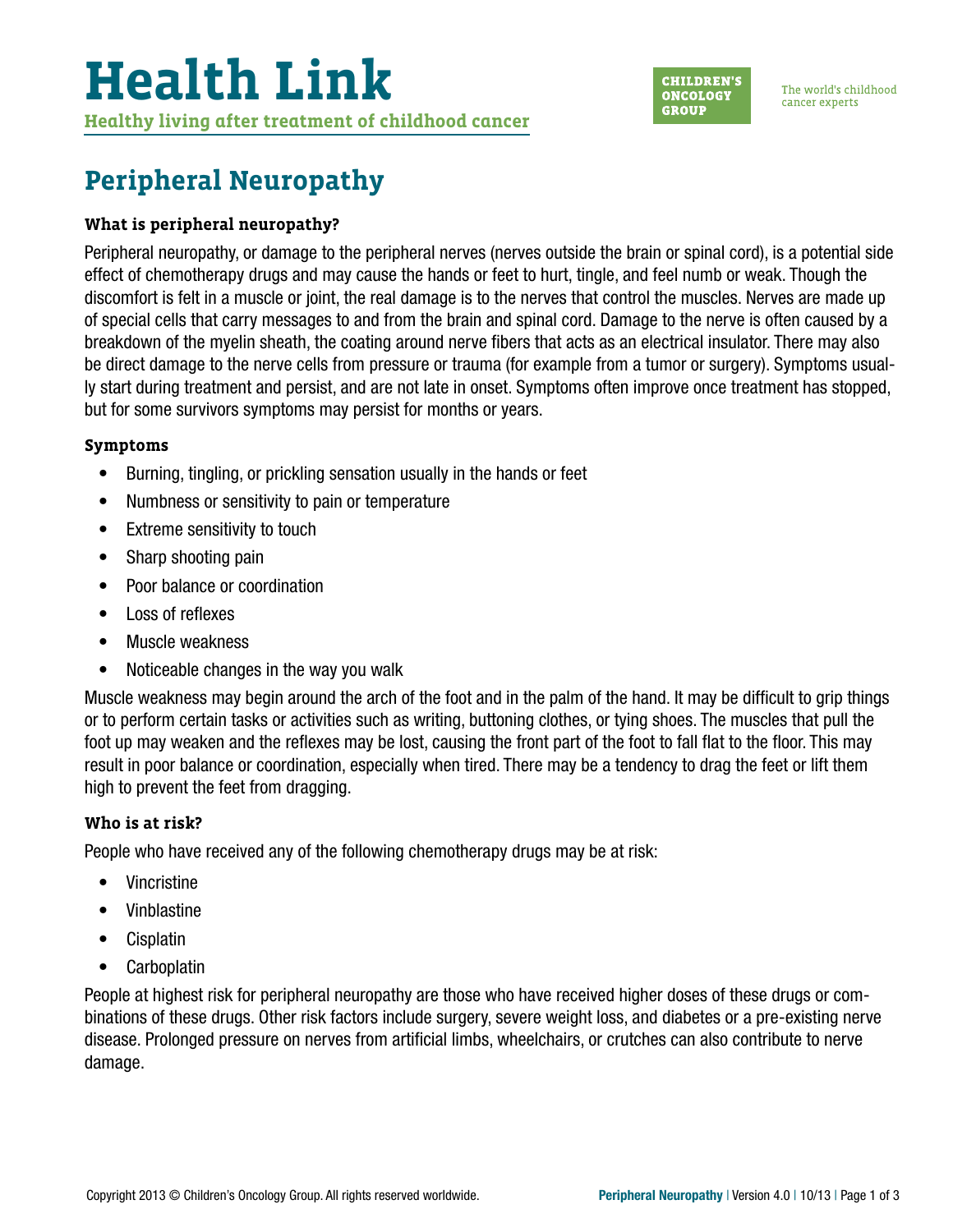

#### **Treatment**

#### *Rehabilitation services*

Because there is no treatment that can cure or reverse nerve damage, treatment is directed toward symptom management. Physical therapy is often helpful in providing exercises to improve strength, balance, and coordination. Occupational therapy can provide help to improve hand/eye coordination and other skills needed for daily life.

#### *Orthotic devices*

Support for feet or ankles can be improved with orthotic devices. Arch supports or splints help prevent the arch from flattening and help improve walking. Splints called ankle-foot-orthoses (AFOs) may be recommended to prevent the ankle from moving too much from side to side and to support the foot when walking.

#### *Pain management*

Your healthcare provider may prescribe medication to control the pain, tingling, and burning sensation. The type of medication depends on the frequency and severity of pain. It is also important to know that some medications will have side effects of their own. Elastic stockings, warm packs, or exercise may also help with the discomfort. These measures will not replace medication but may decrease the need for them. They may also assist in improving mobility and independence.

#### *Additional recommendations*

- Avoid shoes that are too tight or too loose—Just as shoes that are too tight can cause throbbing, rubbing, and cramping, shoes that are too loose can worsen pain and may not provide enough support for already wobbly feet. Well-fitting sneakers or shoes that provide support but are also flexible are best.
- Be sensitive to temperature—Many people report that neuropathy feels worse in hot weather or when feet are heavily covered which may prevent adequate air circulation.
- Keep feet uncovered in bed—Bed sheets resting on toes can cause discomfort due to friction between the sheet and toes.
- Massage—Massaging your hands or feet, or having someone else massage them can be extremely soothing and relaxing and can increase circulation and boost endorphins (chemicals produced in the body that help control pain).
- Cool soaks—Cool water soaks to painful hands or feet can sometimes dull pain enough to fall asleep or until pain medication has time to work.

### *For additional information, contact:*

Neuropathy Association, 60 East 42nd Street, Suite 942, New York, NY 10165-0999 Phone: 212 692-0662 Website: *[www.neuropathy.org](http://www.neuropathy.org)*

Written by Susan Shannon, RN, MSN, CPNP, CPON®, "STAR" Late Effects Program, Miller Children's Hospital, Long Beach, CA.

Reviewed by Thanh Le, MD; Joetta Deswarte-Wallace, RN, MSN; Neyssa Marina, MD; Debra Friedma, MD; and Josee Pacifico, RN, BSc (N).